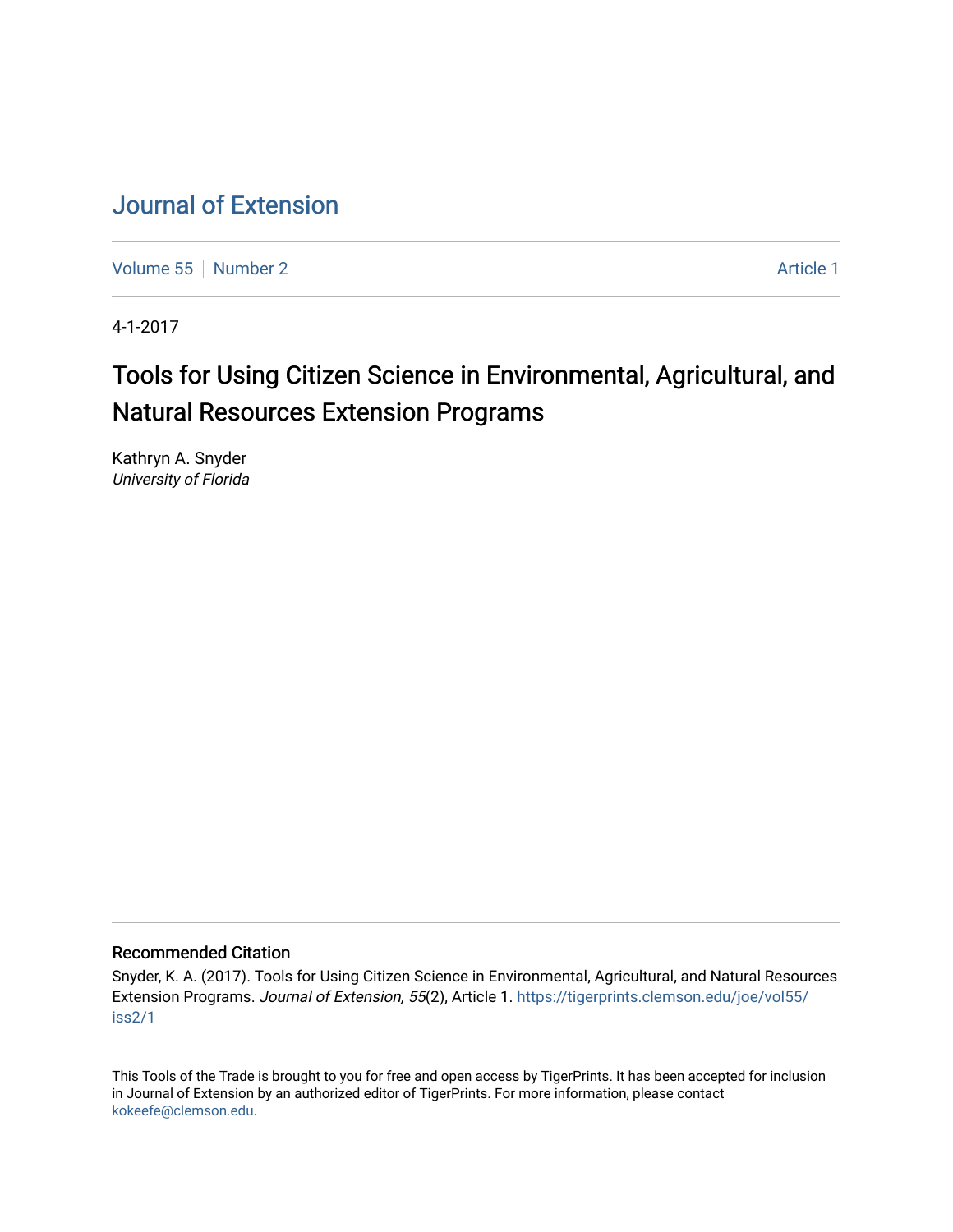

**April 2017 Volume 55 Number 2 Article # 2TOT8 Tools of the Trade**

# **Tools for Using Citizen Science in Environmental, Agricultural, and Natural Resources Extension Programs**

#### **Abstract**

Citizen science is quickly becoming a valuable tool in the Extension professional's tool kit. This is the case whether you are a 4-H agent looking to involve youth in agriscience and agriculture-related science, technology, engineering, and math experiential learning activities or an agriculture and natural resources agent seeking to help stakeholders in your county or scientific community connect to address issues. This article outlines a number of existing resources within and outside Extension to support agents, professional researchers, and communities in coming together to understand, and ultimately improve, the state of their environment.

**Kathryn A. Stofer** Research Assistant Professor Department of Agricultural Education and Communication University of Florida Gainesville, Florida [stofer@ufl.edu](mailto:stofer@ufl.edu)

#### **Introduction**

Citizen science, or public participation in scientific research, is quickly becoming a valuable tool in the Extension professional's tool kit. Recent national spotlights on citizen science and crowdsourcing efforts for data collection, data analysis, and data-driven decision making (Kalil & Wilkinson, 2015) introduced and collated a number of tools that can support these efforts within and outside Extension, particularly for environmental, agricultural, and natural resources programs. Despite these efforts, many individual tools and even collections remain scattered across organizations and do not always explicitly involve Extension. Whether you are a 4-H agent looking to involve youth in agriculture-related science, technology, engineering, and math (STEM) or environmental experiential learning activities or an agriculture and natural resources agent seeking to help stakeholders in your county or scientific community connect to address issues, using citizen science to expand efforts to monitor and understand surroundings can lead to valuable scientific and educational outcomes for a range of participants.

### **Citizen Science in Extension**

Often citizen science is thought of as a way for professional researchers, such as Extension faculty, to expand their capacity to gather data over space and time by involving volunteers in the data collection process. Although citizen science these days is a much broader endeavor, data collection certainly is one entry point for people who want to contribute to existing projects. Leaders of existing projects may provide protocols for data collection, lists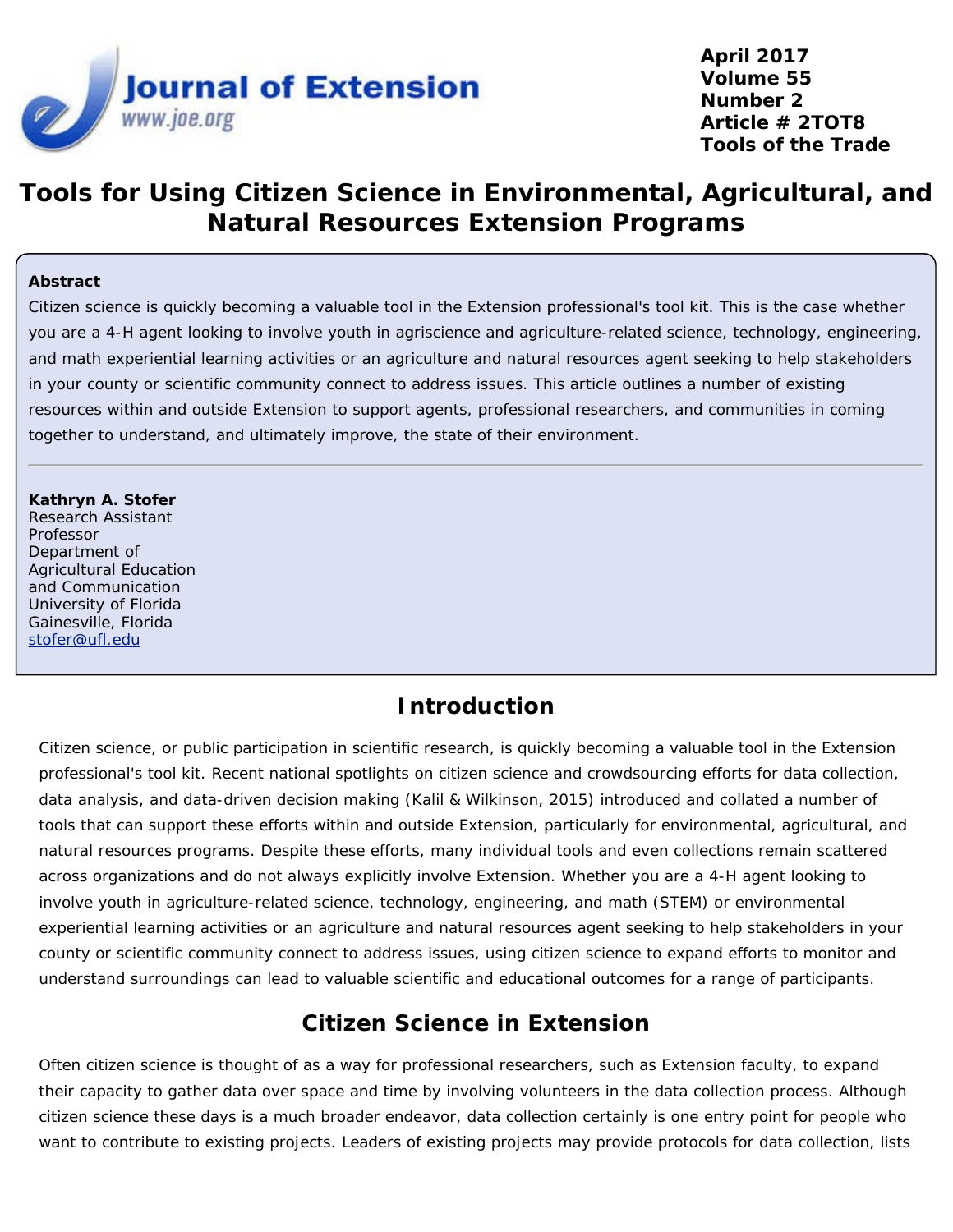of equipment needed, training materials, and, occasionally, grants or resources to obtain specialized equipment. Tools of the Trade Tools for Using Citizen Science in Environmental, Agricultural, and Natural Resources Extension Programs JOE 55(2)

Faculty and other research project leaders asking for data collection assistance may not require a great deal of new effort from you or your clientele beyond sharing data that are already being collected. For example, gardeners may already collect data on rainfall in their gardens and could easily contribute those data to the Community Collaborative Rain, Hail, and Snow Network (CoCoRaHS) precipitation monitoring project [\(http://www.cocorahs.org](http://www.cocorahs.org/)). Producers of specialty crops, such as fruit trees, could report timing of the appearance of leaves, flowers, and fruits to Project BudBurst [\(http://budburst.org](http://budburst.org/)). Or existing groups can decide on their own to collect new data in the context of their current activities. For example, an urban agriculture or 4- H group could begin observing birds in their neighborhoods by participating in the Cornell Lab of Ornithology project Celebrate Urban Birds [\(http://celebrateurbanbirds.org](http://celebrateurbanbirds.org/)). Some master gardener trainers incorporate the USA National Phenology Network Nature's Notebook project (Posthumus et al., 2013) in their programs. In turn, facilitators of projects such as these often provide data back to anyone wishing to access the project data.

Although this top-down design approach is one way to involve yourself and your group in research, there are now many tools agents can use to help a variety of people participate in citizen science from different entry points. Beyond data collection, those working on existing projects may seek input on designing research questions and protocols, analyzing data, or even making inferences and conclusions from collected data. The resources described in this article are a sampling of tools Extension professionals can use to facilitate and benefit from citizen science.

#### **For Professionals New to Citizen Science**

For a soup-to-nuts introduction to the field of citizen science, peruse the Federal Toolkit for Crowdsourcing and Citizen Science [\(https://crowdsourcing-toolkit.sites.usa.gov](https://crowdsourcing-toolkit.sites.usa.gov/)). This site offers how-to guides for starting your own project, case study models, legal resources, and a database of federally sponsored projects. In addition, the European Citizen Science Association has published the online resource Ten Principles of Citizen Science [\(http://ecsa.citizen-science.net/sites/default/files/ecsa\\_ten\\_principles\\_of\\_citizen\\_science.pdf](http://ecsa.citizen-science.net/sites/default/files/ecsa_ten_principles_of_citizen_science.pdf)), which also can serve as an introduction to the field.

### **Tools for Managing and Creating Your Own Projects**

Citsci.org [\(http://citsci.org](http://citsci.org/)) lists existing projects that you or your stakeholders can join or use as examples or resources. However, it also has functionality to support creating your own projects to answer questions of interest to you; specifically, this functionality involves database tools for housing, curating, and sharing your data. A number of other specialized database sites, including CyberTracker [\(http://cybertracker.org](http://cybertracker.org/)) and AnecData [\(http://www.anecdata.org](http://www.anecdata.org/)), also have tools to support new projects.

## **4-H/Youth Curricula**

Participation in citizen science projects can be a powerful STEM experience for youth (Meyer et al., 2014). 4-H and other youth groups can easily join existing projects or create their own protocols or access existing data to answer questions of interest. In addition, some projects have curricular activities to help provide background on the topics studied; these include the Cornell Lab of Ornithology's Bird Sleuth tool kit [\(http://www.birdsleuth.org](http://www.birdsleuth.org/)), YourWildLife.org's School of Ants curriculum [\(http://schoolofants.org/more-about-ants](http://schoolofants.org/more-about-ants)), and Nature's Notebook (Posthumus et al., 2013). The Bird Sleuth team recently released an online course for teachers interested in integrating the group's inquiry-based activities in classrooms [\(http://www.birdsleuth.org/integrating-inquiry](http://www.birdsleuth.org/integrating-inquiry)).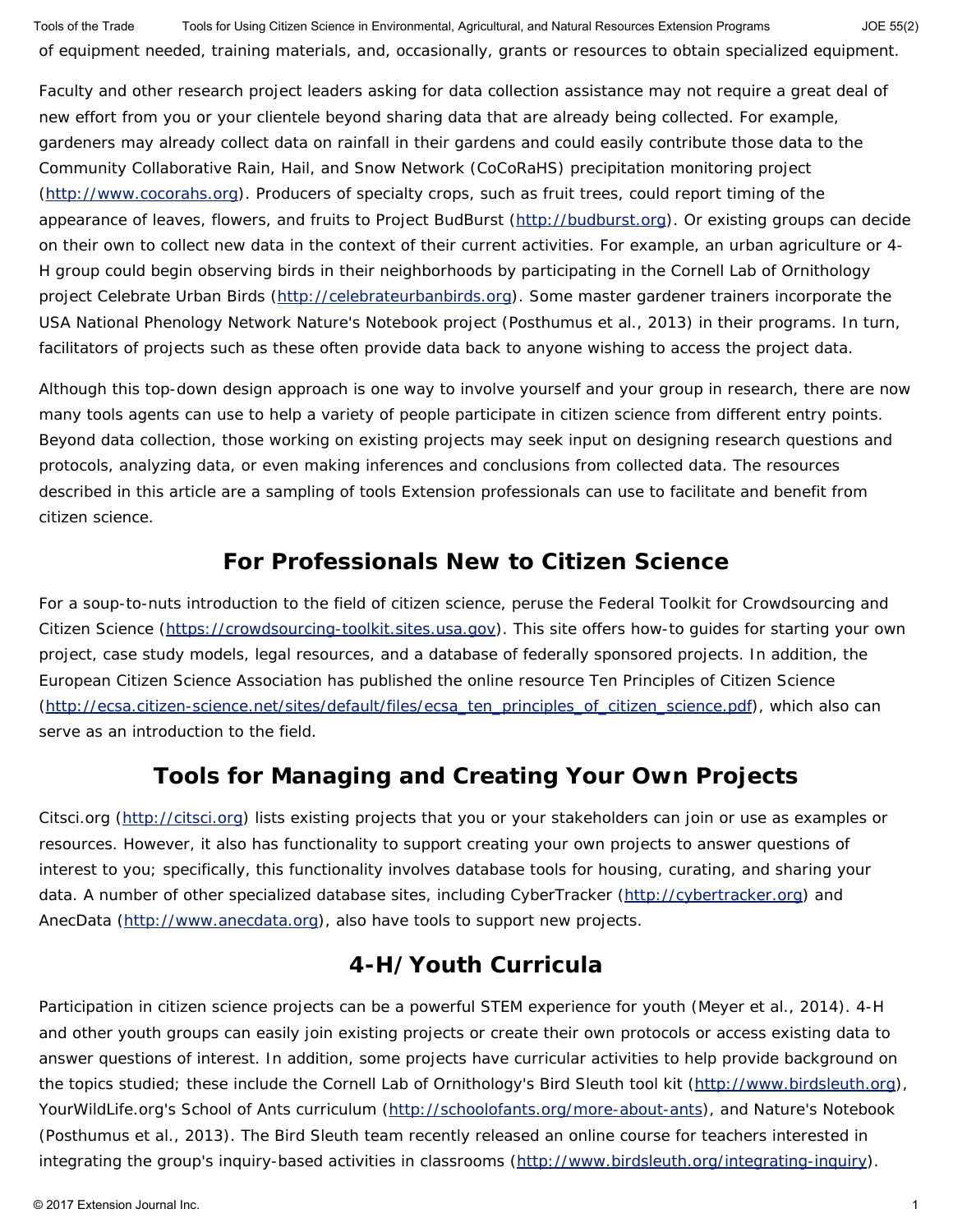## **Communities**

Several online and in-person networking opportunities exist to support Extension practitioners in using citizen science in their programming. For example, eXtension has a community

[\(https://people.extension.org/communities/1404](https://people.extension.org/communities/1404), free sign-up required) designed to facilitate knowledge sharing among Extension professionals, with a mailing list and a resource curation area. The nascent Citizen Science Association [\(http://citizenscience.org](http://citizenscience.org/)) brings together people from all areas of citizen science online and at a biennial international conference. Several regional international organizations also exist. Finally, the USA Volunteer Water Monitoring Network [\(http://volunteermonitoring.org](http://volunteermonitoring.org/)) brings together a variety of people and groups working on all aspects of water.

## **Project Listings**

At least three major listings of programs exist for people interested in getting involved in established projects: Citsci.org (mentioned previously), SciStarter [\(http://scistarter.org](http://scistarter.org/)), and Zooniverse [\(http://zooniverse.org](http://zooniverse.org/)). SciStarter lists a variety of projects searchable by category, including in the category of agriculture. SciStarter also contains information on costs of participation and links to resource materials to support project participants. These listings include ways to participate in many aspects of projects—not just in data collection but also in analysis, question development, and even drawing of conclusions from data. *Scientific American*, among other publications, provides lists of citizen science projects organized around smartphone and tablet apps developed for the projects (Malykhina, 2013).

#### **Writers**

Popular science bloggers and Twitterers Caren Cooper (@CoopSciScoop) and Chandra Clarke (@ChandraClarke) each highlight programs on a regular basis. Cooper's #CitSciChat series [\(http://www.carencooper.com/citscichat.html](http://www.carencooper.com/citscichat.html)) presents resources on a variety of content areas and emerging topics related to citizen science. She also developed a cartoon to tell the story of citizen science [\(http://www.carencooper.com/the-cartoon-story.html](http://www.carencooper.com/the-cartoon-story.html)). Clarke's writings can be found at [http://www.popsci.com/popsci-authors/chandra-clarke-0.](http://www.popsci.com/popsci-authors/chandra-clarke-0)

### **Conclusion**

These examples represent a small fraction of the tools existing for supporting citizen science in environmental, agricultural, and natural resources Extension. A more complete list of resources can be found in a blog post I wrote for eXtension [\(https://extension.org/2016/08/29/citizen-science-resources-for-cooperative-extension](https://extension.org/2016/08/29/citizen-science-resources-for-cooperative-extension)). One set of resources currently lacking for all of citizen science is tools for measuring participants' learning, including knowledge gains, behavior changes (Pratt & Bowman, 2008), and affective changes. Additionally, standards of data quality—especially for data used for government regulatory purposes, such as monitoring of water body quality—are under discussion by the citizen science community at large. The Citizen Science Association formed a working group on research and evaluation, and these issues are currently under its purview. The group is seeking new members as of this writing. In short, the world of citizen science continues to evolve, and Extension professionals have many tools from which to draw and also to which they can contribute their expertise.

#### **Acknowledgments**